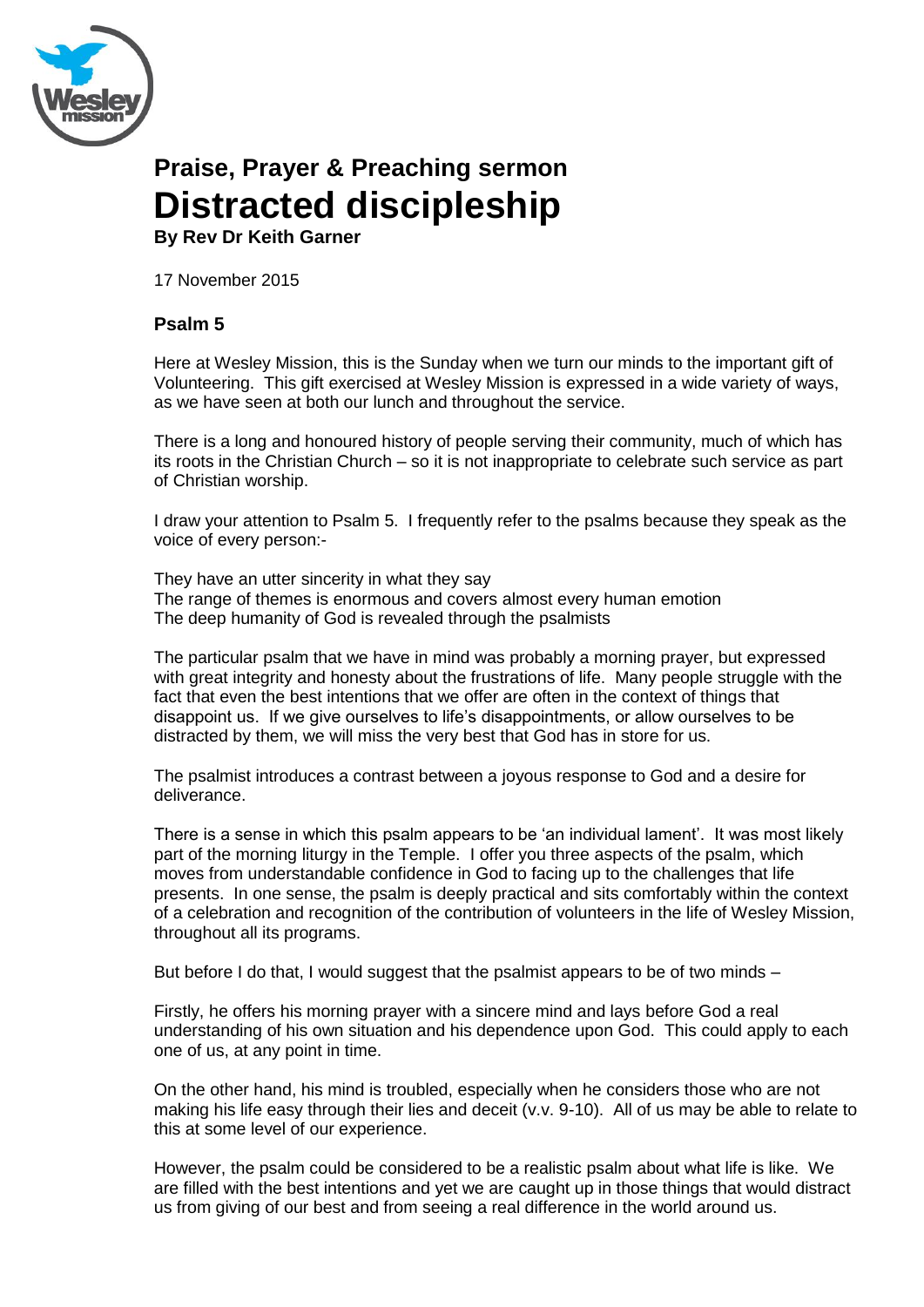

We are more often than not distracted by good things, not the bad. These are things which will divert us from the most important – to that which is merely interesting and timeconsuming.

Charles Colson once reflected, "It is not what we do that matters, but what a sovereign God chooses to do through us. God doesn't want our success; he wants us."

Let us look at the three aspects of the psalm:-

The psalmist focuses upon **The Nature of God (v.v.1-4)**

The psalmist exercises and commends the life which encourages that **We have hope in God (v.v.7-8)**

We are then drawn to understand **The benefit of living our lives in God and his service (v.v.11-12)**

In exploring the breadth of these themes within one psalm, the writer is able to focus upon his own experience and yet not be oblivious to the stubborn nature of those who he describes as his enemies.

We can all too easily be distracted from God's purposes and the very best intentions of life, if we fail to learn the lessons of this psalm that begin with a focus upon God.

#### **The Nature of God (v.v.1-4)**

Throughout the psalms we are introduced to aspects of God's character or nature. In so many ways, we are shaped by our understanding or otherwise of God. I am so grateful when people choose to allow their understanding of God to lead them into a life of service.

I think I also need to say that there are many people who do not openly declare the Christian faith, but who choose to give their time and talents very generously in the service of those who need a helping hand. I have often discerned the presence of God in the lives of those who have not acknowledged him themselves.

The very different emotions that are expressed in verses 1 to 3 are all in relation to requests that God would hear our words or groans. So this tells us that God is One who is willing to hear the deepest cries of human experience.

The 'cry for help' which the psalmist makes clear (v.2) is placed within the context of the fresh opportunities which God gives to us every day (v.3).

When I think of those who volunteer across the whole work of Wesley Mission, the most significant aspect of this service is that it meets people at their point of need. There are aspects of volunteering that cannot be fulfilled by staff members. In this service, we recognise the importance of those contributions.

The use of the personal pronoun "my" in verse 2, somehow bridges the gulf between the Almighty God and our human service. There are some within the orbit of the Christian community who never really grasp the humanity of God's nature at this very practical level.

Some people's understanding of God is not actually based upon love. Johnny, aged 5, was told by his mother that he must finish his breakfast porridge. He said he didn't want to. His mother replied, "You must finish it. If you don't, God will be very angry."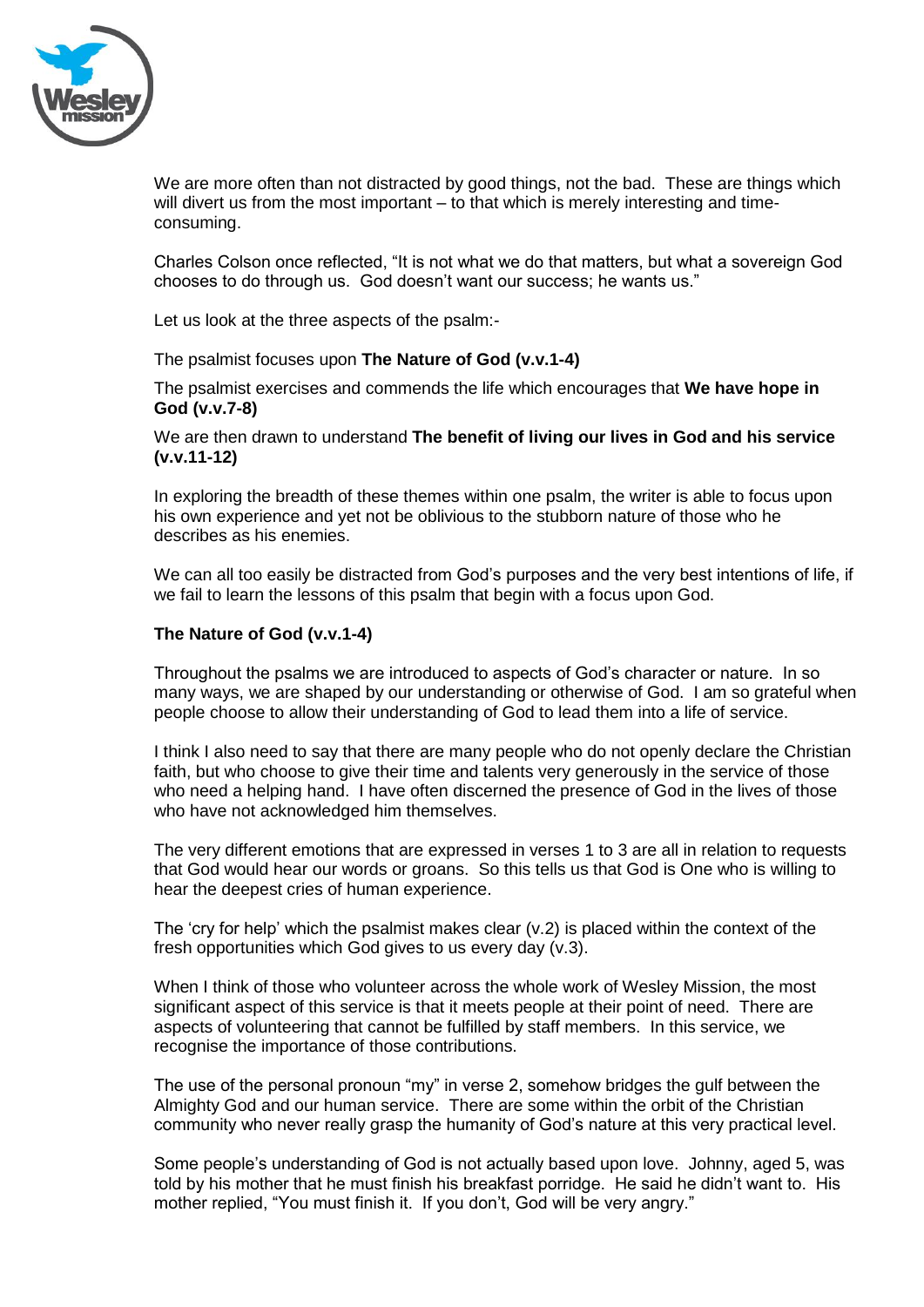

She went into the kitchen to wash up, leaving Johnny looking with determined obstinacy at the porridge. Outside it was raining and suddenly there was a loud clap of thunder. Johnny's mother came back into the room and found him eating his porridge as quickly as he could, and muttering to himself, "All that fuss for a bowl of porridge!"

Martin Buber was an Austrian-born Jewish philosopher who lived most of his life in Germany. If I were to look back at my college notes, they would surely remind me that his main emphasis was on something he described as "the I-Thou relationship" between ourselves and God.

It was Buber who wrote, "Of course God is the 'wholly Other', but he is also the wholly Same, the wholly Present … he is nearer to me than my I." Our understanding of God must be lifted from the mysterious to the everyday and, when we do that, we will find ourselves able to respond to him.

### **We have in God (v.v.7-8)**

Having approached God in his morning prayers, the psalmist has established grounds of confidence in approaching a God who takes no pleasure in evil. This love which we discover in God through Jesus Christ has two sides to it.

Firstly, we affirm that it is incompatible with evil. But it is demonstrably characterised by what Gerald Wilson, in his commentary, called his "relentless goodness towards his creation and all who live in it."

This concept of relentless goodness I find helpful, for it suggests quite clearly that God's only intent was and still is to bless his creation. It was the same thought that was reiterated by John in the First Epistle: *"God is light; in him there is no darkness at all."* (1 John 1:5) This particular context in the New Testament leads on to talk about the great themes of forgiveness and reconciliation.

God's holiness offers sinful humanity both its greatest problem and the grandest of hope. Whenever we live in accordance with God's will or live out the practicality of service which pleases him, we punch great holes in the darkness of selfishness, to let the light in.

This hope never disappoints us and leads us into a place of real relationship with God – and, here at Wesley Mission, we understand this kind of life to be something that introduces people to God.

When John Wesley was on his difficult journey to faith, he shared his sense of anxiety about whether he should continue to preach and be active in what he at the time considered to be his life of discipleship. Peter Bohler encouraged him, even in the midst of his experience, to preach faith until it became fully part of his experience.

I never cease to be amazed at the number of people who begin their search for God in the practical arena of service. For that reason, I am encouraged in the context of our Volunteers' Recognition Service to affirm two truths:-

We should maintain a place of real opportunity for people of all kinds to be engaged in volunteering; whether it is in the corporate sector, where there is an increasing emphasis upon corporate social responsibility – or in the life of churches and those who have retired from paid employment.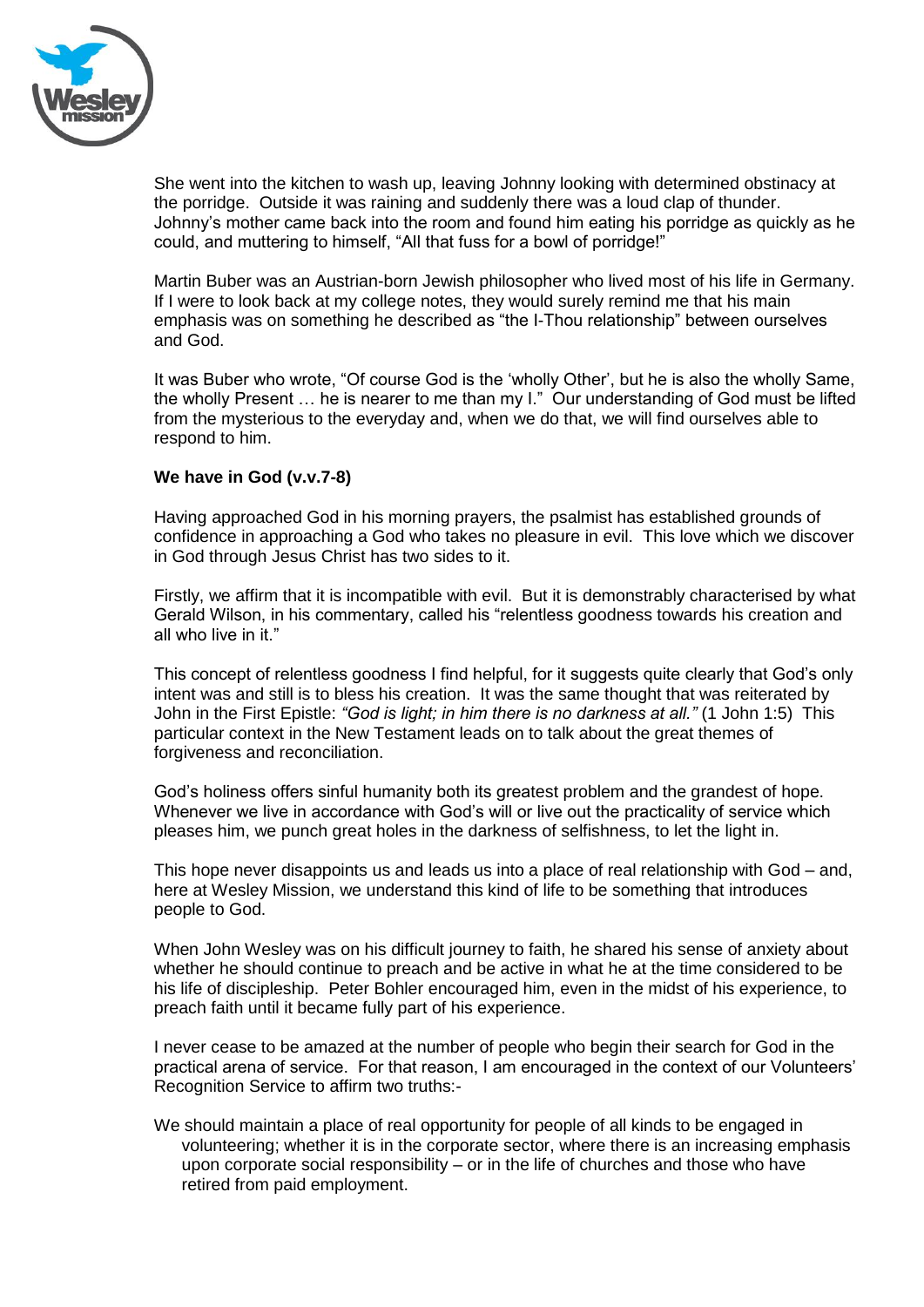

I am also encouraged to believe that the Christian community not only should offer the opportunity to people to volunteer, but also some context within faith in which such volunteering can be understood.

When people came to the Temple to offer prayers, they knew that a wide variety of people would be part of this experience. The priests would not be able to distinguish between the godly in heart and the godly in appearance.

Just a couple of weeks ago, I had to attend an early morning breakfast at one of the commercial companies in the city. I suppose because it is part of my nature, I arrived in good time.

I sat in a lounge on the ground floor and noticed that there was a receptacle where people could leave their umbrellas. As I moved to the appropriate floor, I was ticked off on a list and given the regulation badge of identity.

Then finally when reaching the room where the address was to be given over breakfast, my name was once again checked. We live in a world where far too much of this scrutiny has become part of our everyday living. The great thing about volunteering is that it gives opportunity for all to find a place where they can express in a creative way their gift of volunteer service.

Having once lived in Europe, I have been to Amsterdam on a number of occasions and a highlight of any visit to that great European city is to travel along the canals, but also to visit where Anne Frank and her family were holed up in an attic above the printer's shop during the terrible days of occupation.

As you may know, her diaries were saved, even though she and her family members were taken to a concentration camp. Those diaries, which were later published, tell a wonderful story of bravery and a willingness to see the best in the worst of circumstances – and all written by a relatively young girl. She wrote, "It's really a wonder I haven't dropped all my ideals because they all seem so absurd and impossible to carry out. Yet I still keep them because in spite of everything I still believe that people are really good at heart.

"I simply cannot build my hopes on a foundation consisting of confusion, misery and death. I see the world gradually being turned into a wilderness. I hear the ever-approaching thunder which will destroy us too. I can feel the sufferings of millions and yet when I look up into the heavens I think that it will all come right; that the cruelty too will end and that peace and tranquillity will return again.

"In the meantime, I must uphold my ideals for perhaps the time will come when I shall be able to carry them out."

I refer to this not because I believe we have no understanding or belief in the reality of sin and selfishness, but that it can be shattered by acts of love and genuine contributions in the world around us.

#### **The benefit of living our lives in God and his service (v.v.11-12)**

The theme of taking refuge in God is very powerful in the final two verses of the psalm. The benefits of living our lives in a way that is generous towards others are enormous.